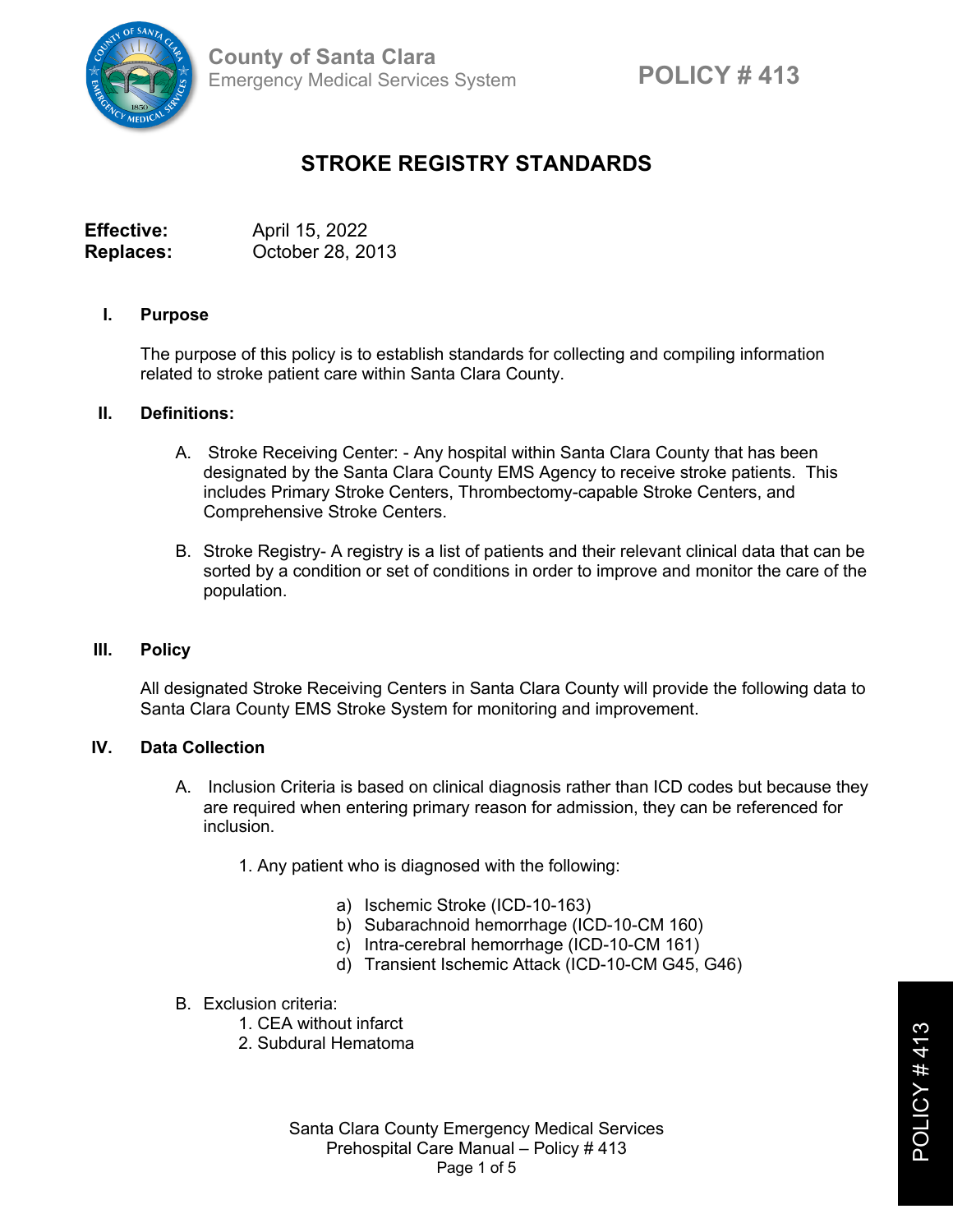

- C. Data elements to be collected (based on AHA Case Record Form):
	- 1. Demographics:
		- a) Gender
			- b) Date of birth
			- c) Age
			- d) Zip Code
			- e) Payment source
			- f) Race
			- g) Ethnicity
	- 2. Admin data:
		- a) Final Clinical Diagnosis related to stroke
		- b) ICD9/ICD10 Codes
		- c) Stroke etiology
		- d) Arrival date and time
		- e) Admit date
		- f) If transferred from your ED, specify hospital name
		- g) Reason for why patient transferred
		- h) Reason for delay in transfer
		- i) Discharge date
		- j) Discharge disposition
	- 3. Arrival and admission data:
		- a) Patient location when stroke symptoms discovered
		- b) Date and time the patient was last known to be well (Last Known Well)
		- c) Date/Time of discovery
		- d) How patient arrived at your facility
		- e) If transferred, referral hospital discharge date/time
		- f) If transferred, referral hospital name
		- g) Referral hospital arrival date/time
		- h) Reason for transfer to your hospital
		- i) Was the patient an ED patient at the facility?
		- j) Advanced notification by EMS?
		- k) Patient location when stroke symptoms discovered
	- 4. EMS Data (retrieved from ePCR):
		- a) EMS Incident Number (run number)
		- b) EMS unit dispatched date/time
		- c) EMS unit arrived on scene date/time
		- d) EMS arrived at patient date/time
		- e) EMS unit left scene date/time
		- f) Advanced notification by EMS? Date/time
		- g) Discovery of stroke symptoms by EMS?
		- h) Last Known Well documented by EMS?
			- i) Blood glucose level documented by EMS
		- j) Blood pressure documented by EMS
		- k) Stoke Screen Tool used?
		- l) Severity score (stroke screen tool total)
		- m) If severity scale used, did it alter hospital destination (e.g., CSC vs. PSC).
		- Santa Clara County Emergency Medical Services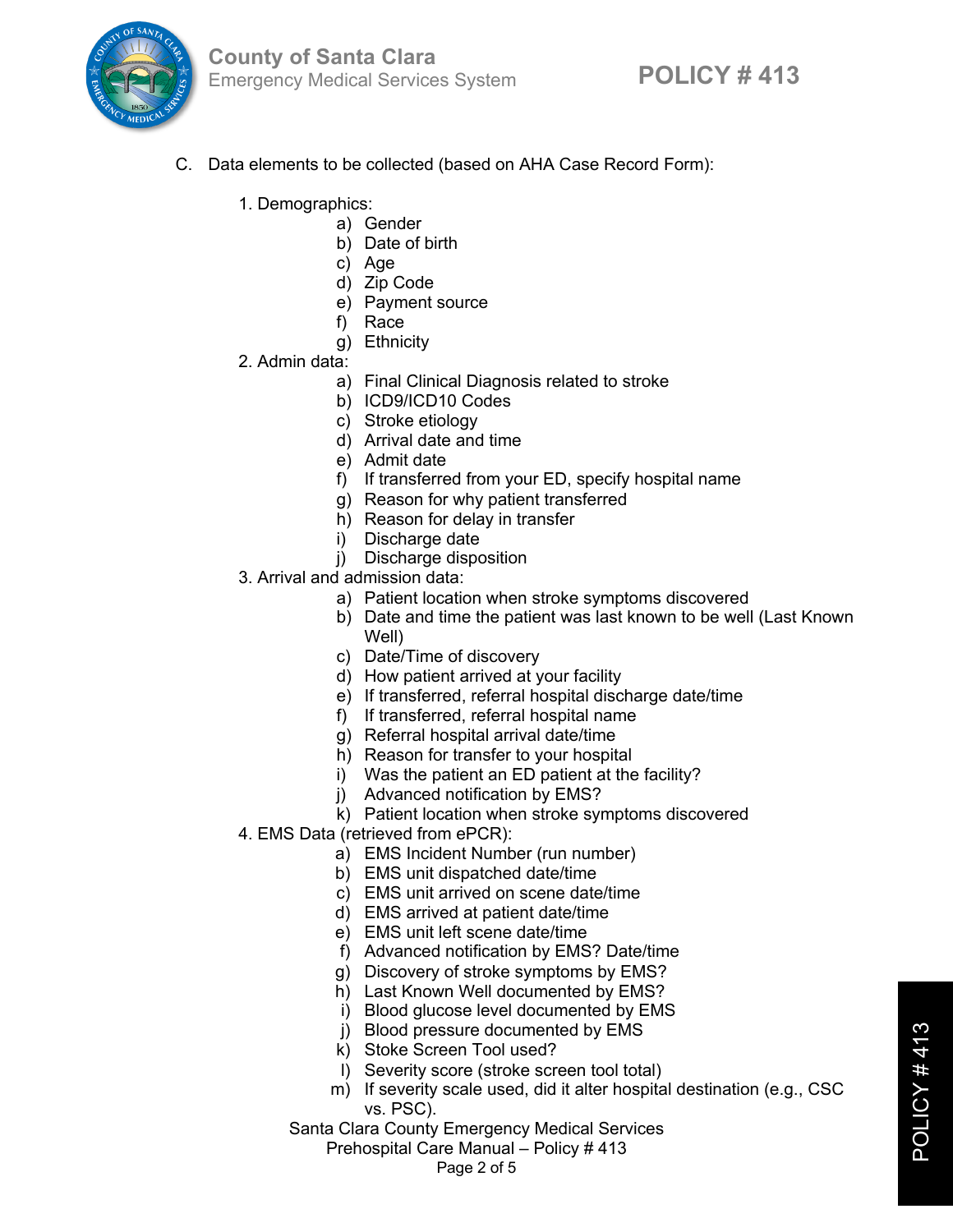

- n) EMS positive for LVO?
- o) Destination decision made.
- p) EMS thrombolytic checklist used.
- q) Additional information provided as part of pre-notification?
- r) Source used to obtain prehospital data
- 5. Medical History data:
	- a) Previous known history of diabetes
	- b) Previous history of stroke
	- c) Ambulatory status prior to current event
	- d) Medications prior to admission:
		- a. Antiplatelet/anticoagulant
		- b. Antihypertensives
		- c. Cholesterol reducer
		- d. Antidepressant
- 6. Diagnosis and Evaluation Data:
	- a) Had stroke symptoms resolved at time of presentation?
	- b) Initial NIH Stoke Scale/total score
	- c) Initial exam findings
	- d) Ambulatory status on admission
	- e) First Glasgow Coma Scale total
	- f) Brain imaging completed at your hospital for this episode of care.
		- a. Type
		- b. Date/time ordered
		- c. Date/time reported
		- d. Interpretation of first brain imaging after symptom onset
	- g) Vascular Imaging (CTA, MRA, DSA) performed?
		- a. Type
		- b. Date/time
		- c. MER ICA or MER MCA?
- 7. Thrombolytic Data:
	- a) IV thrombolytic initiated at this hospital?
	- b) Date/time thrombolytic initiated?
	- c) Thrombolytic used?
	- d) Additional details related to this question per registry
	- e) Documented exclusion or relative exclusions for not initiating thrombolytics in respective time windows (per registry questions)
	- f) Cause for IV thrombolytic delay reasons (per registry questions)
- 8. Endovascular Therapy Data:
	- a) Is there documentation of a suspected LVO in the medical record?
	- b) Is it that the patient is eligible for MER therapy or a mechanical thrombectomy procedure?
	- c) IA alteplase or MER initiation date/time
	- d) Is there documentation that the route of alteplase administration was intra-arterial?
		- a. Date and time that IA therapy was initiated.
		- b. Is there documentation that first endovascular treatment was greater than 8 hours after arrival at this hospital?
		- c. Date/time of skin puncture to access atrial site for endovascular treatment

Santa Clara County Emergency Medical Services Prehospital Care Manual – Policy # 413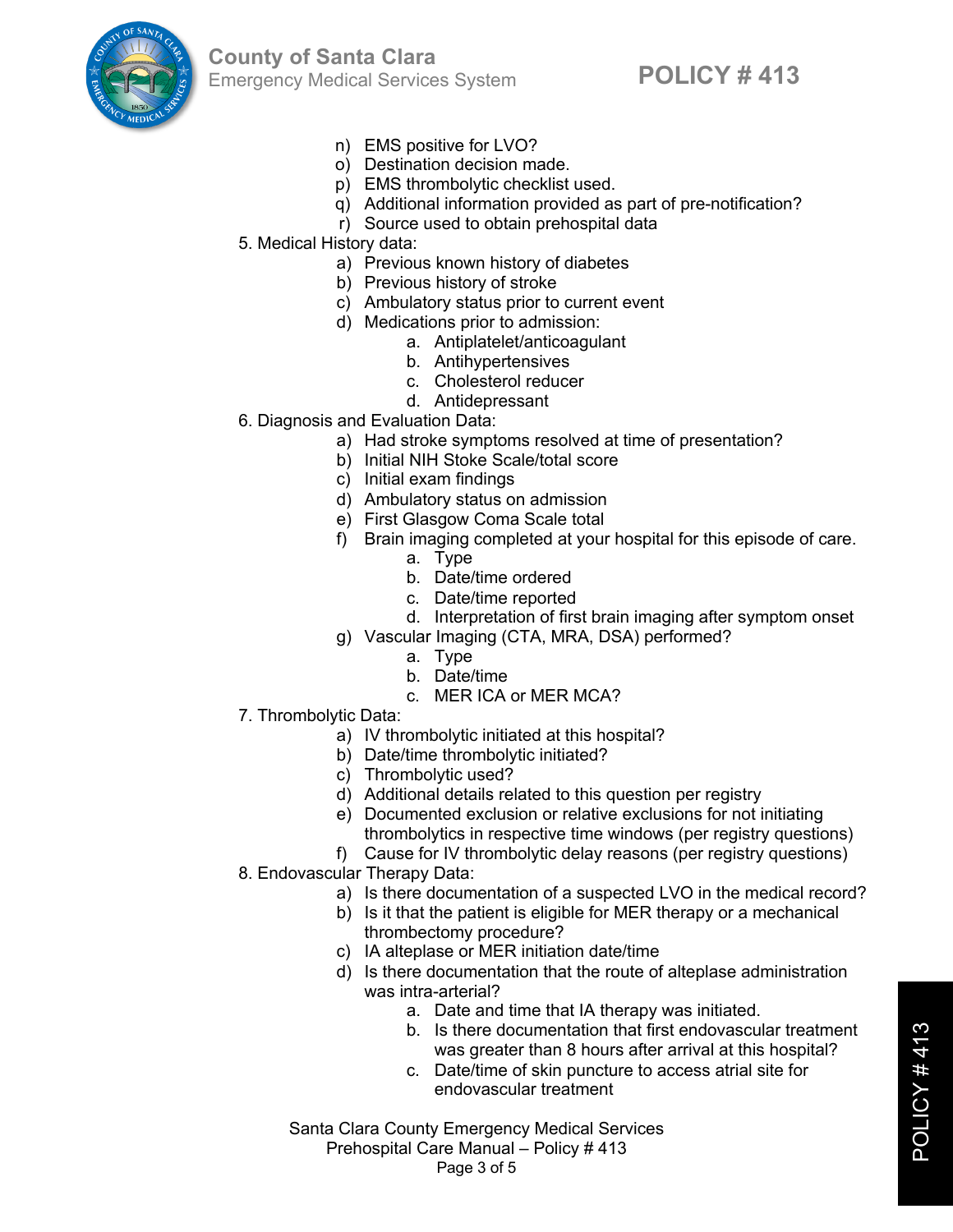

- d. Reasons for not performing mechanical endovascular reperfusion therapy (per registry questions)
- e. If MER treatment, what type (per registry questions)
- f. Date and time of the first pass of clot retrieval device.
- g. Reason for delay in performing clot retrieval
- e) Complications of reperfusion therapy (either thrombolytic, or endovascular)?
- 9. Other hospital treatment and screening:
	- a) Dysphagia Screening? Results
	- b) NPO throughout hospital stay
	- c) VTE prophylaxis? Type
	- d) Was DVT or PE documented?
	- e) Active bacterial or viral infection on admission or during hospitalization
	- f) Modified Rankin Scale at discharge/total
	- g) Ambulatory status at discharge
	- h) Medications at discharge:
		- a. Antithrombotic
			- b. Anti-hypertensive treatment
			- c. Cholesterol reducing treatment
			- d. Statin medication
			- e. Anti-smoking treatment
			- f. Documented reason for not prescribing
	- i) Education/Lifestyle interventions
		- a. Risk factors for stroke
		- b. Warning signs and symptoms
		- c. Activation of EMS
		- d. Follow-up after discharge
		- e. Medications
		- f. Smoking cessation
		- g. Reducing weight/increasing activity
		- h. Diet
		- i. Assessed for rehab services
- D. Data collection process
	- 1. All designated Stroke Centers will enter data into the *Get with the Guidelines* Stroke Registry. The Santa Clara County EMS Agency has global access and will obtain the relevant data entered by each facility.
	- 2. Each facility is responsible for submitting data by agreed upon deadlines and is free of errors.
	- 3. The Santa Clara County EMS Agency will aggregate quarterly data based on hospital discharge date.
	- 4. The Santa Clara County EMS Agency is responsible for creating a quarterly system report which is presented at the Stroke Care System Quality Improvement Committee (SCSQIC). The report will include key performance indicators and benchmarks recommended by the *American Heart Association: Get with the Guidelines.*